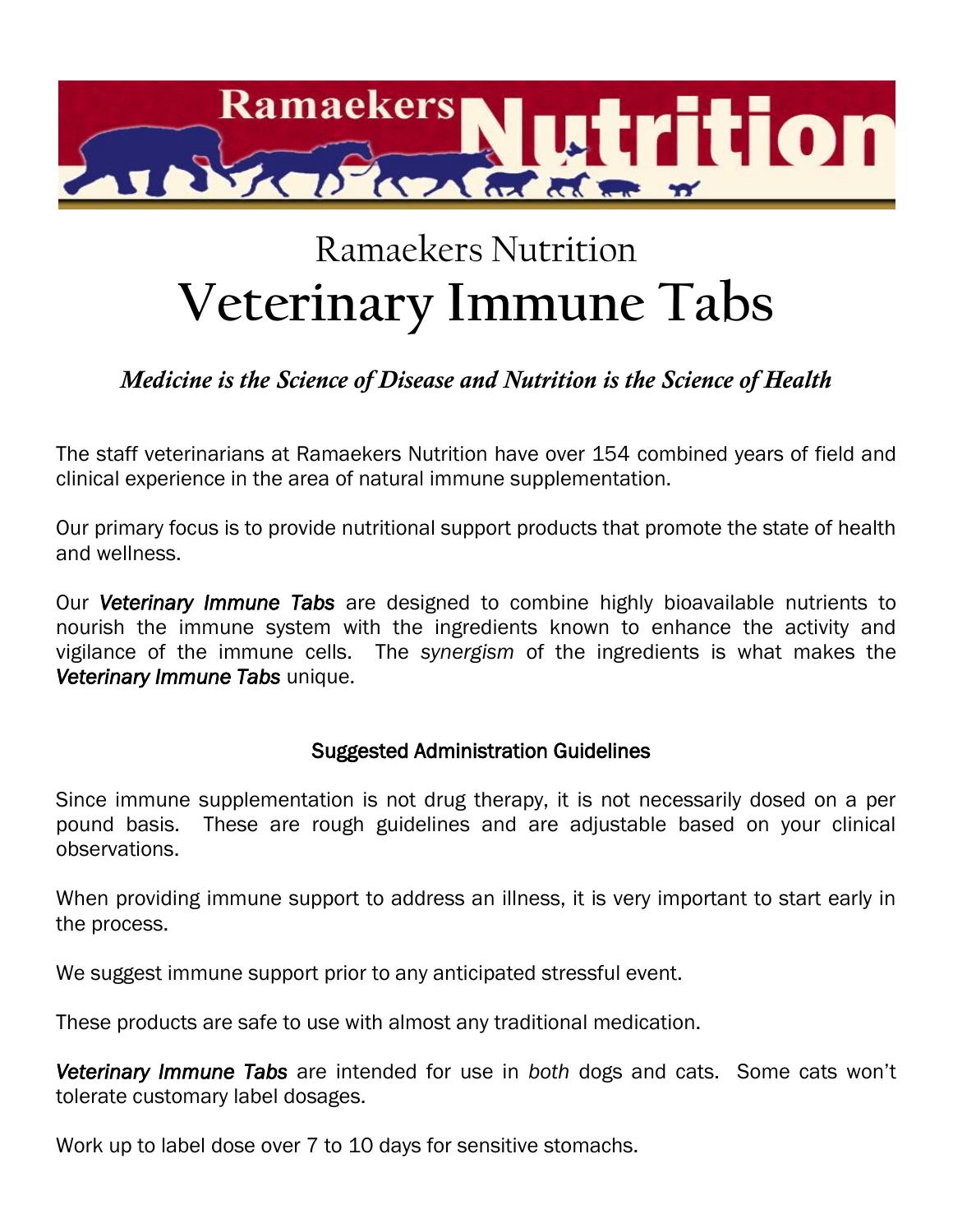# Veterinary Immune Tab (VIT) Formulas

# Professional / *VIT Red Label*

Serious, Debilitated, Advanced Disease Indications: Benign and Malignant Tumors, Viral, Systemic Fungal, and Immune Disorders.

# Maintenance */ VIT Green Label*

Growth, Geriatric, General Health Indications: Bacterial, General Wellness, Growth Stages, and Immune Disorders.

# Pain Tab / *VIT Blue Label*

Bruising, Trauma, Arthritis

Suggested Small Animal Dosage Guidelines:

# Wellness of Adults, Puppies, and Kittens

- Offer *VIT Green Label* 1 tablet per 25-50 lbs. daily.
- Start at 4 to 6 weeks of age to promote healthy growth patterns, enhance vaccine induced antibody protection, and improve resistance to intestinal parasites.

# Geriatric Dogs and Cats

General Health & Wellness

- Use *VIT Green Label*  1 tablet per 25 lbs. daily.
- For the patient that is starting to show loss of vigor, unthrifty hair coat, early arthritis symptoms, and aging lens. *VIT Green Label* also provides significant immune support.

# Arthritic Dogs and Cats

- Give *VIT Blue* or *Green Label* 1 tablet per 25 lbs. daily.
- For a patient showing more advanced arthritis, or as a good option for NSAIDS therapy. *VIT Blue Label* provides moderate immune support.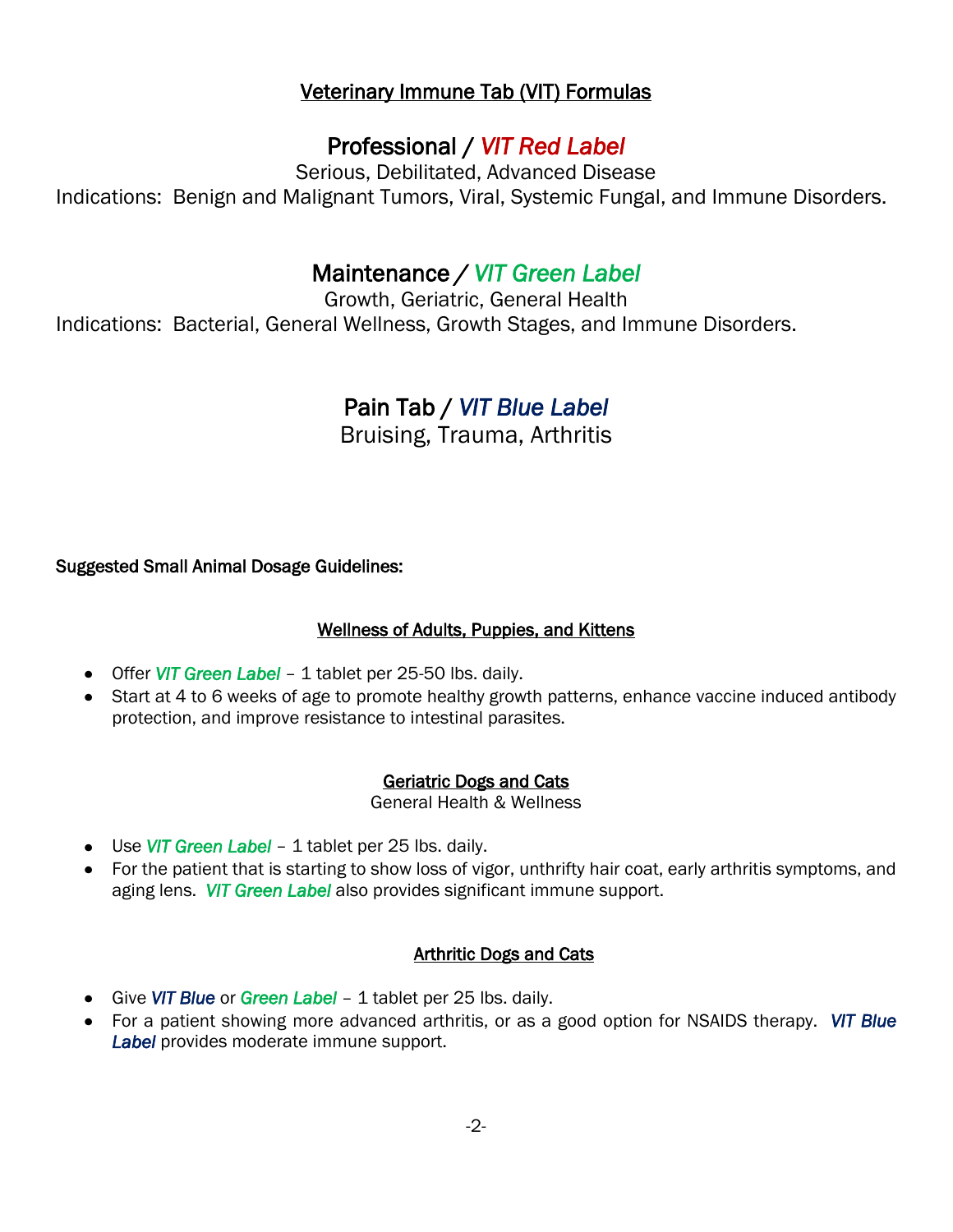## Viral Conditions

Respiratory, Opthalmic, and Enteric (acute or chronic)

- Administer *VIT Red Label*  1 tablet per 20 lbs. daily.
- Start early in the course of illness as standalone therapy (allow 5-7 days) or as adjunctive therapy to your normal protocols. Our observations are that Vet-I-Tabs tend to help quicken the response to therapy, shorten the illness, and lessen the likelihood of recurrence.
- Consider for: Canine Parvovirus, Canine Tracheobronchitis, Feline Conjunctivitis/URI, Feline  $\bullet$ Stomatitis/Gingivitis, and Feline Distemper.
- Pulse therapy. If patient responds in the first week, then can dose once or twice weekly until resolved.
- Can use *VIT Green Label* at higher doses.

#### Bacterial Conditions

Dermal, Respiratory, and Enteric (acute or chronic)

- Give *VIT Green Label*  1 tablet per 25 lbs. daily.
- Start early in the course of illness as standalone therapy (allow 7-10 days) or as adjunctive therapy to your normal protocols. Our experiences are that Vet-I-Tabs aim to help accelerate the response to therapy, reduce the time of illness, and decrease the probability of recurrence.
- Consider for Pneumonias, Pyodermas, Otis Externa, Sinusitis, Acute and Chronic Entero-Colitis, and Chronic Interdigital Furunculosis.
- Double the dose for more severe conditions, or switch to *VIT Red Label.*

## **Diabetes**

- Canine and Feline: Start with *VIT Green Label 1* tablet per 25 lbs. daily.
- Initiate traditional insulin therapy and appropriate dietary measures.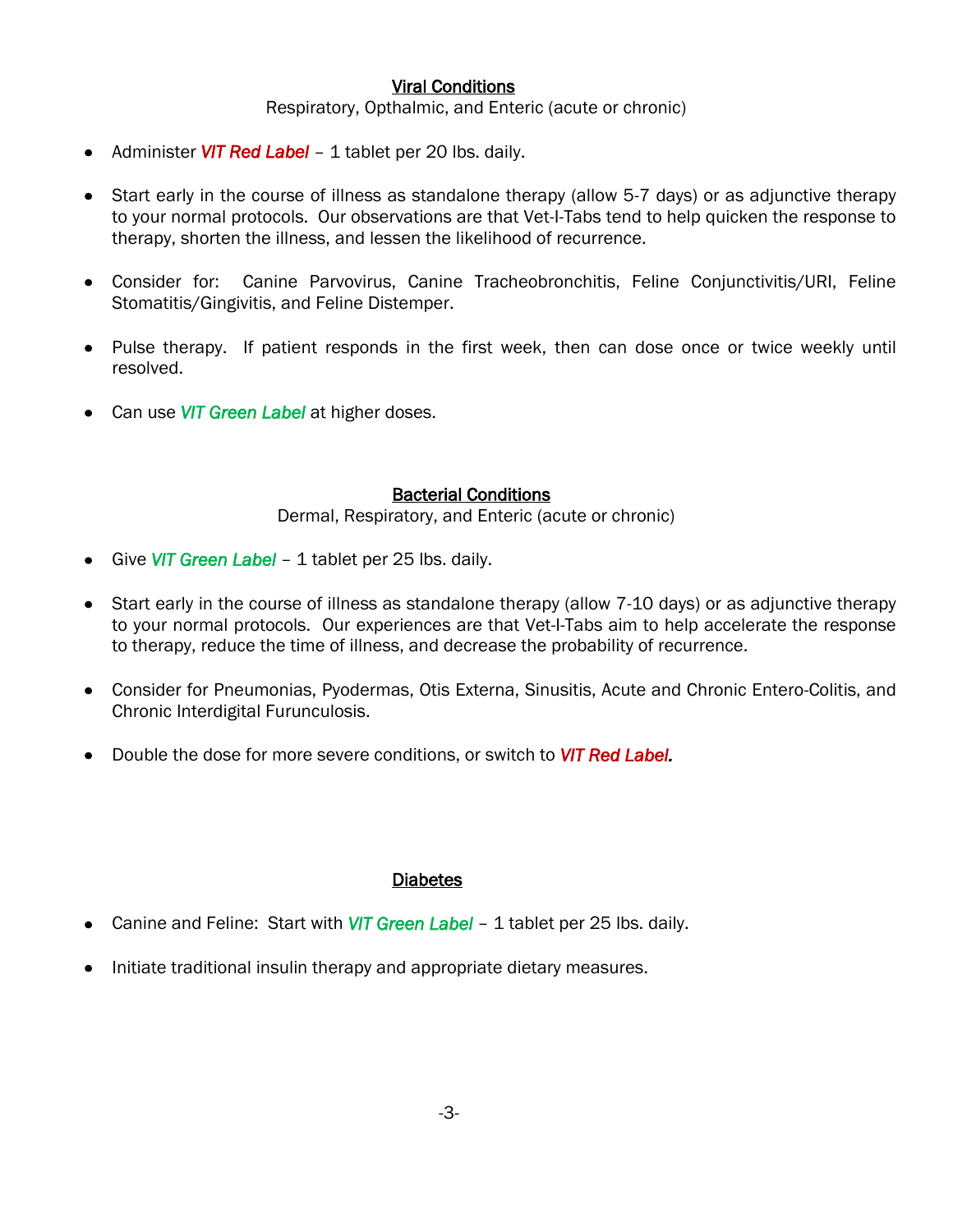## **Demodicosis**

- Immune supplementation is safe to use with traditional anti-demodex and antibiotic therapy. We often see improved response to traditional therapy because we're helping the patient's immune response capabilities.
- Canine, simple or localized: Use *VIT Green Label* 1 tablet per 25 lbs. daily until cleared (allow 3 to 4 weeks). Administer antibiotics as indicated and adjust or alter therapy if not responding.
- Canine, generalized or chronic: Initiate appropriate anti-demodex and antibiotic therapy. Prescribe *VIT Red Label* – 1 tablet per 20 lbs. daily.
- Feline Demodex: Initiate appropriate anti-demodex and antibiotic therapy. Offer *VIT Green Label* 1 tablet per 25 lbs. daily.

# Fungal Infections

## Dermal and Systemic

- Immune supplementation is safe to use with topical or systemic anti-fungal therapies. These patients are assumed to be clinically or sub-clinically immune compromised to begin with. Use immune support until clinically resolved or long term if relapse is observed.
- Dermatophytosis: Along with traditional therapy, use *VIT Green Label*  1 tablet per 25 lbs. daily. If  $\bullet$ not responding, double dose or switch to *VIT Red Label –* 1 tablet per 20 lbs. daily.
- Systemic Mycoses: Along with traditional therapy, give *VIT Red Label*  1 tablet per 20 lbs. daily. For serious systemic infections, administer *VIT Red Label* – 2 tablets per 20 lbs. daily.

# FeLV and FIV

- Along with traditional therapeutic and supportive care, prescribe *VIT Red Label*  1 tablet per 20 lbs. daily.
- Response to immune support can take weeks in these immune compromised patients.
- For patients with depressed appetites, grind tablets and syringe feed.
- Consult Ramaekers Nutrition Staff Veterinarians for other more advanced therapy options.
- The goal here is to offer good nutritional support, immune modulation, improve gut health, and enhance bone marrow health.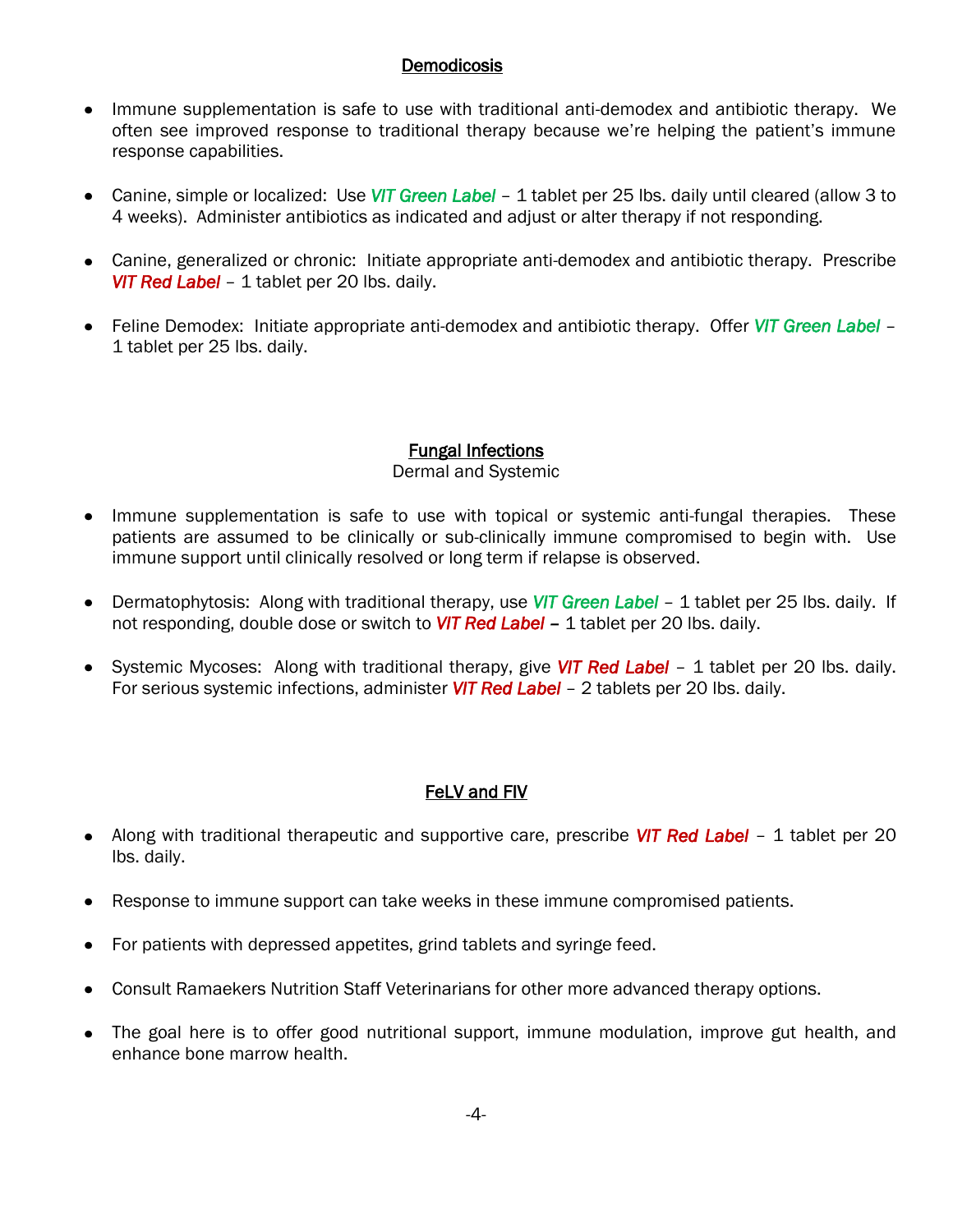# **Tumors**

#### General Therapy Concepts for Tumors

- For all neoplastic conditions, use *VIT Red Label*  1 to 2 times label dose.
- Always obtain appropriate tissue biopsy and staging.
- Suggest immune supplementation prior to surgical excision, chemotherapy, or radiation to evaluate response of *THIS* particular cell type in *THIS* individual patient in *THIS* particular location with *THIS* particular supplement.
- Allow 3 weeks response time if clinical presentation permits. We assume that all patients with  $\bullet$ tumors have some degree of chronic immune incompetence.
- Immune support is considered to be warranted long term or for life.  $\bullet$
- After 6 to 8 weeks of successful therapy, consider reducing to label dose or pulse dosing 4 to 5 days per week.

Dermal, Subcutaneous, Palpable Deep Tissue, Oral Cavity, and Rectal:

- Obtain appropriate tissue biopsy and precise dimensions of mass.
- Allow 3 weeks to evaluate tumor response if appropriate. Proceed with traditional oncology therapies as indicated.
- Often surgical excision is made easier by tumor shrinkage and tissue margin demarcation.  $\bullet$

#### Systemic, Body Cavity, Intra-organ, and Metastatic:

- $\bullet$ Same basic immune support concepts apply, but often earlier and more aggressive traditional therapies may be warranted.
- These decisions require long discussions with the owners.
- Traditional multimodal therapy plans are often indicated.
- Immune support is often indicated to support the patient's general well being, enhance patient  $\bullet$ response, and prevent recurrence if remission occurs.